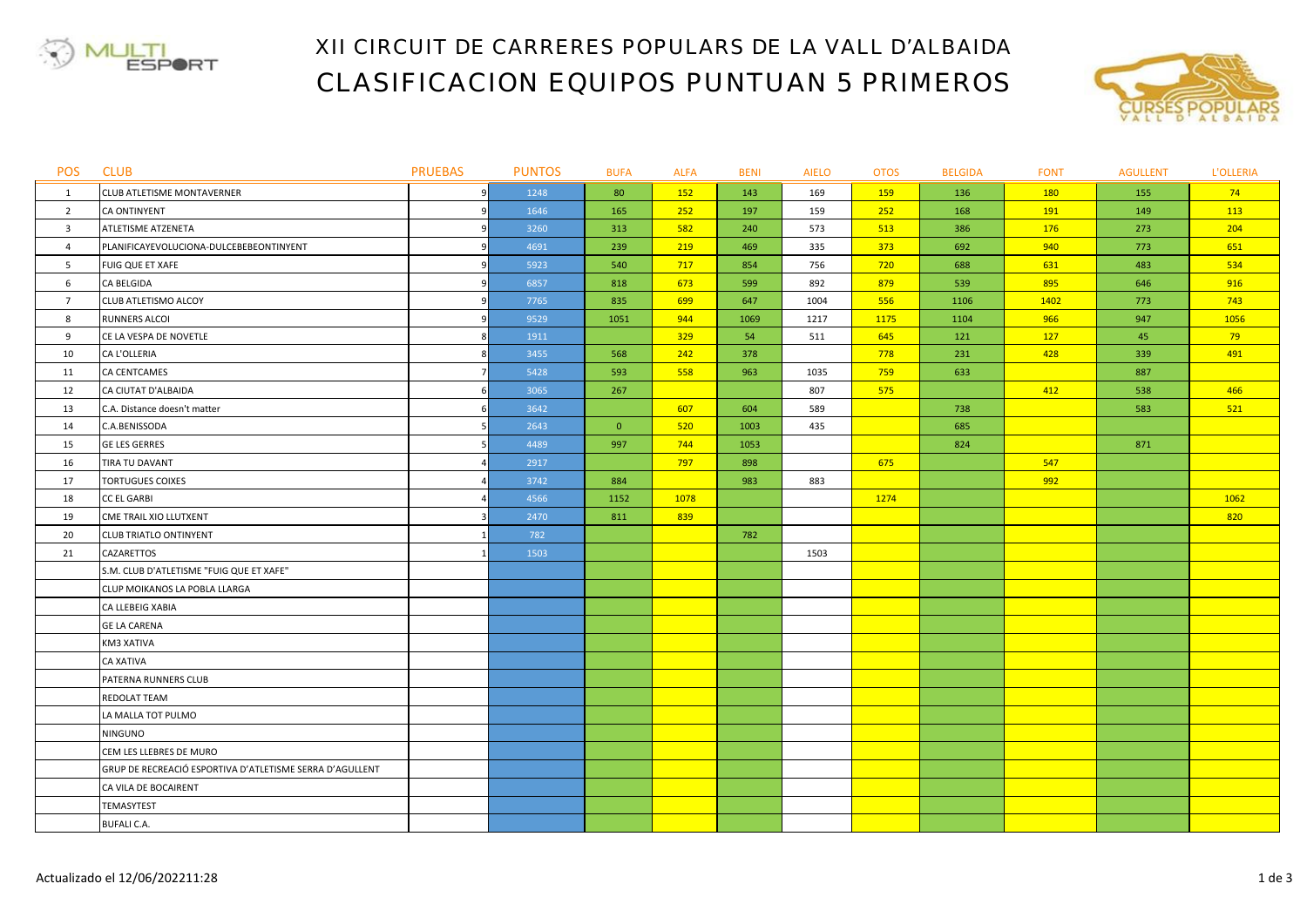

## XII CIRCUIT DE CARRERES POPULARS DE LA VALL D'ALBAIDA CLASIFICACION EQUIPOS PUNTUAN 5 PRIMEROS



| <b>POS</b> | <b>CLUB</b>                         | <b>PRUEBAS</b> | <b>PUNTOS</b> | <b>BUFA</b> | <b>ALFA</b> | <b>BENI</b> | <b>AIELO</b> | <b>OTOS</b> | <b>BELGIDA</b> | <b>FONT</b> | <b>AGULLENT</b> | <b>L'OLLERIA</b> |
|------------|-------------------------------------|----------------|---------------|-------------|-------------|-------------|--------------|-------------|----------------|-------------|-----------------|------------------|
|            | CA KILOMETRO 42                     |                |               |             |             |             |              |             |                |             |                 |                  |
|            | CE ALT DE LA CREU VALLADA           |                |               |             |             |             |              |             |                |             |                 |                  |
|            | CA GANDIA                           |                |               |             |             |             |              |             |                |             |                 |                  |
|            | C. A. SAFOR TEIKA                   |                |               |             |             |             |              |             |                |             |                 |                  |
|            | C.A. SAFOR-TEIKA                    |                |               |             |             |             |              |             |                |             |                 |                  |
|            | CLUB DE DEPORTES DE MONTANA ENGUERA |                |               |             |             |             |              |             |                |             |                 |                  |
|            | CLUB ATLETISME RICKYSPORTEAM ALZIRA |                |               |             |             |             |              |             |                |             |                 |                  |
|            | C.A. GANDIA ALPESA                  |                |               |             |             |             |              |             |                |             |                 |                  |
|            | C.D. L'ESPENTA                      |                |               |             |             |             |              |             |                |             |                 |                  |
|            | CAVA                                |                |               |             |             |             |              |             |                |             |                 |                  |
|            | AJOS XATIVA                         |                |               |             |             |             |              |             |                |             |                 |                  |
|            | <b>VENTS DE MUNTANYA</b>            |                |               |             |             |             |              |             |                |             |                 |                  |
|            | C.CÓRRER A GUST BELLREGUARD         |                |               |             |             |             |              |             |                |             |                 |                  |
|            | <b>DENIA CORRE</b>                  |                |               |             |             |             |              |             |                |             |                 |                  |
|            | CLUB CICLISTA ALBAIDENSE            |                |               |             |             |             |              |             |                |             |                 |                  |
|            | UNIVERSIDAD DE ALICANTE             |                |               |             |             |             |              |             |                |             |                 |                  |
|            | LA CABRA AL MONTE RAFELGUARAF       |                |               |             |             |             |              |             |                |             |                 |                  |
|            | REAL DE GANDIA CF                   |                |               |             |             |             |              |             |                |             |                 |                  |
|            | POC A POC ALCOI                     |                |               |             |             |             |              |             |                |             |                 |                  |
|            | <b>ONSEN RUNNERS ALCOI</b>          |                |               |             |             |             |              |             |                |             |                 |                  |
|            | <b>CLUB ALFARRASI</b>               |                |               |             |             |             |              |             |                |             |                 |                  |
|            | <b>BENIGANIM TRAIL</b>              |                |               |             |             |             |              |             |                |             |                 |                  |
|            | EL RAFOL OMBRIA DEL BENICADELL      |                |               |             |             |             |              |             |                |             |                 |                  |
|            | CARRÍCOLA-CORREGATELL               |                |               |             |             |             |              |             |                |             |                 |                  |
|            | ONTINYENT 1931 CLUB DE FUTBOL       |                |               |             |             |             |              |             |                |             |                 |                  |
|            | TECNOESPORT GANDÍA TEAM             |                |               |             |             |             |              |             |                |             |                 |                  |
|            | <b>TRIVICI TEAM</b>                 |                |               |             |             |             |              |             |                |             |                 |                  |
|            | NTGAS SPORTS TEAM                   |                |               |             |             |             |              |             |                |             |                 |                  |
|            | C.A.CALYGAT.COM                     |                |               |             |             |             |              |             |                |             |                 |                  |
|            | CLUB ATLETISMO BENIDORM             |                |               |             |             |             |              |             |                |             |                 |                  |
|            | SOCA-RUN                            |                |               |             |             |             |              |             |                |             |                 |                  |
|            | <b>BTT BENIARJO</b>                 |                |               |             |             |             |              |             |                |             |                 |                  |
|            | PAPELO                              |                |               |             |             |             |              |             |                |             |                 |                  |
|            | PARPALLO                            |                |               |             |             |             |              |             |                |             |                 |                  |
|            | CAP                                 |                |               |             |             |             |              |             |                |             |                 |                  |
|            | CENTRE EXCURSIONISTA BIAR           |                |               |             |             |             |              |             |                |             |                 |                  |